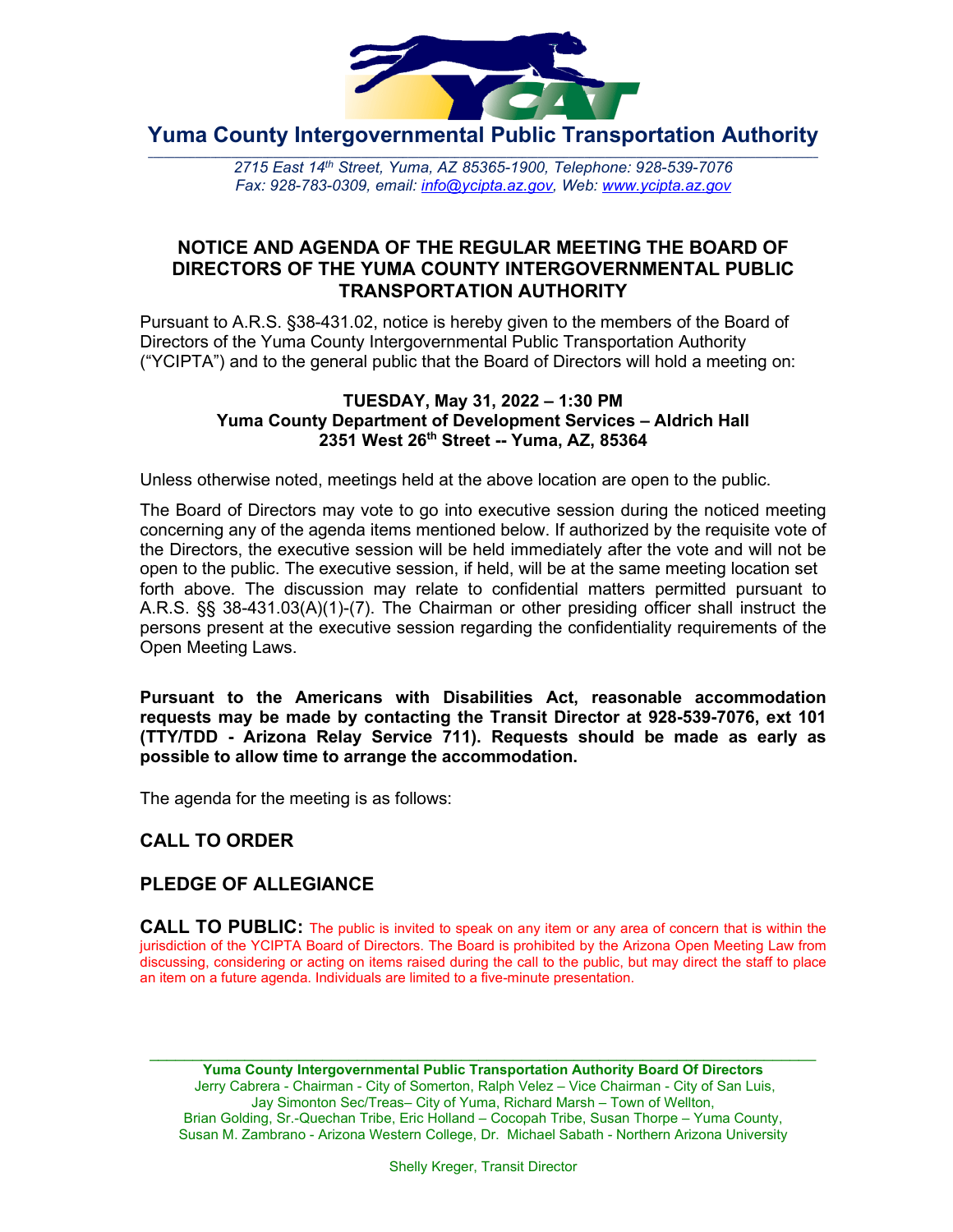**CONSENT CALENDAR:** The following items listed under the Consent Calendar will be considered as a group and acted upon by one motion with no separate discussion, unless a board member so requests. In that event, the item will be removed for separate discussion and action.

1. Adopt the April 25, 2022 regular session minutes. Action required.

### **DISCUSSION & ACTION ITEMS:**

- 1. Discussion and or action regarding Arizona Western Collage membership dues. Ross Poppenberger to present. Action may be required.
- 2. Discussion and or action regarding the Draft Eastern Imperial County Transit Services Operation and Implementation Business Plan and Draft FY22-23 YCIPTA MOU Exhibit A Amendment Twelve. Action required.
- 3. Discussion and or action regarding the FY2022 Federal Transit Administration apportionment. No action required.
- 4. Discussion and or action regarding the cancellation of the NightCat services. Action required.
- 5. Discussion and or action regarding YCIPTA Shelter and Bus Stop permit status report. No action required.
- 6. Discussion and or Action regarding the timeline for new Operations and Maintenance Facility. No action required. NO UPDATES

### **PROGRESS REPORTS:**

- 1. Operations Manager Report/Maintenance Update– Oliver Cromwell, General Manager – RATP Dev. *No action required.*
- 2. Transit Director Report Shelly Kreger, YCIPTA Transit Director. *No action is required.*
- 3. Transit Ridership Carol Perez, Transit Operations Manager. *No action is required.*
- 4. Financial Report Chona Medel, YCIPTA Financial Services Operations Manager. *No action is required.*

Upon vote of the Directors, the Chairman recesses the Regular Session and convenes Executive Session.